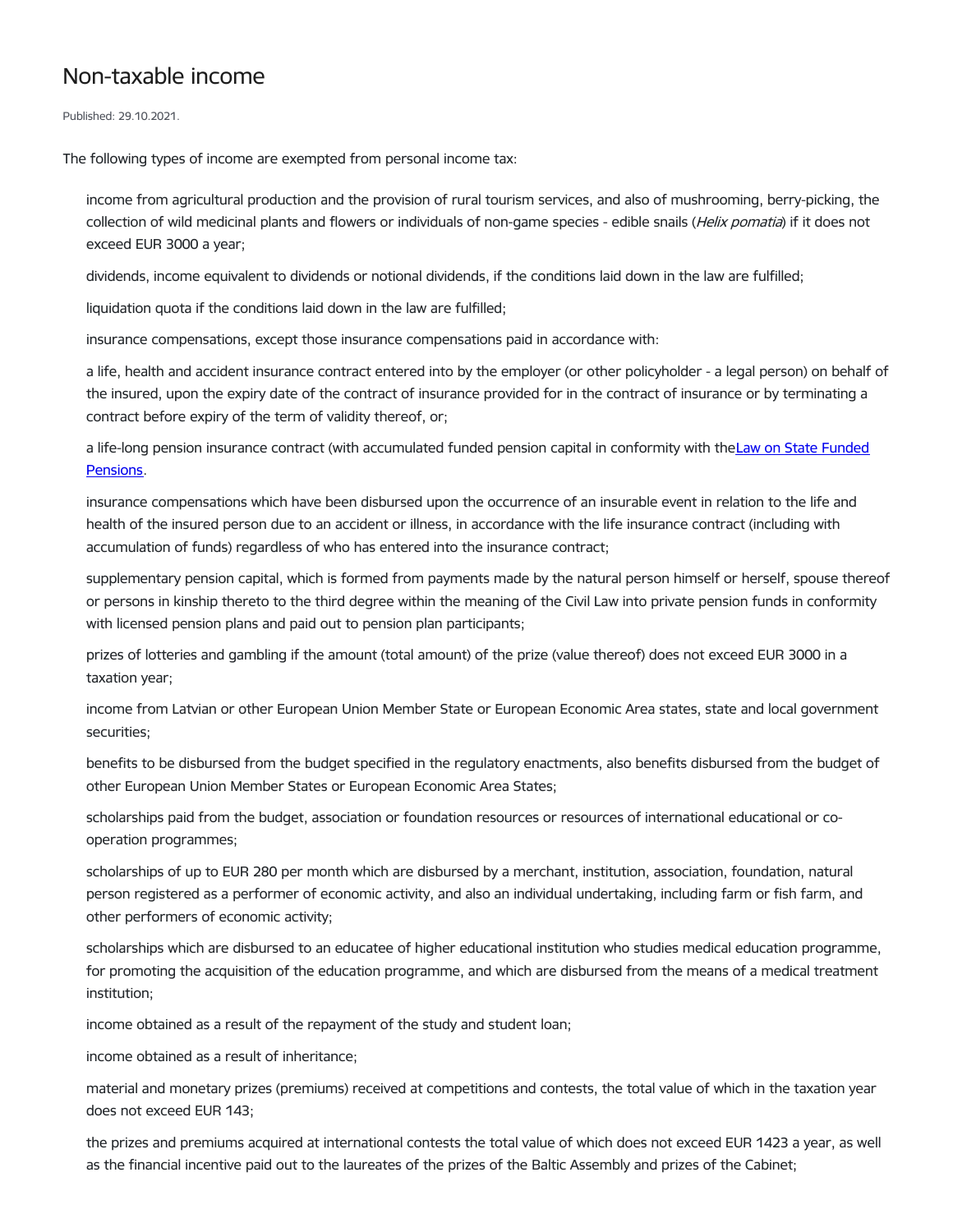allowance (alimony) and amounts received on the basis of a judgement of a court in connection with a divorce;

compensation for losses in the case of loss of ability to work;

funeral benefit up to EUR 250;

assistance in the case of a natural disaster or other exceptional circumstances if it has been provided on the basis of a decision of State or local government administrative bodies;

payments of compensation;

compensation for travel and business expenses;

provision in kind;

compensation for donating blood and for other types of donor help;

income from the alienation of personal property (movable objects such as furniture, clothing and other movable objects belonging to a natural person intended for personal use), except income from:

the sale of items (tangible or intangible) prepared for sale or purchased;

the capital gains and other income from capital;

scrap sale;

goods and services lottery prizes, receipt lottery prizes in accordance with th[eReceipt](https://likumi.lv/ta/id/302997-ceku-loterijas-likums) Lottery Law, winnings from the instant lottery "Sports Lottery" or the interactive draw "Sporto visi";

assistance provided on the basis of a decision of a trade union institution from the funds of the trade union which are formed from the payments of membership fees and donations (gifts) of foreign trade unions - EUR 1 000 a year;

assistance in the form of money or other things, or services provided from a religious organisation or monies of an institution thereof on the basis of a decision of the religious organisation or a body of the institutions thereof (officials) - EUR 1 000 a year;

assistance in the form of money or other things, or services provided from the funds of public benefit organisation (except religious organisation), or support provided by the budget-funded institution, charity or philanthropic organizations in the cases, where exemption of the customs tax was applied – EUR 1 000 a year,

monetary assistance received from a public benefit organisation to a person who has been continuously ill for more than three months, or to a person with a disability, or to a family member of such persons - EUR 2000 per year;

compensation for the termination of rental agreements and the freeing of dwelling space in denationalised houses or houses returned to lawful owners to tenants, who have lived in the relevant house up to the restoration of property rights to the lawful owner (his or her heirs);

income, which is acquired by providing assistance or secretly co-operating with persons performing investigative field work;

maintenance funds, which are received from special protection institutions;

an award granted to an employee by the employer, which has the nature of moral appreciation;

a gift from the employer which does not exceed EUR 15 within a taxation year;

income from the alienation of immovable property, which has been in the ownership of the payer for more than 60 months (from the day when the relevant immovable property was registered in the Land Registry) and has been the declared place of residence of the person for at least 12 months until the day of the entering into the alienation contract;

income from the alienation of the immovable property that is in the ownership of the payer (from the day when the relevant immovable property is registered in the Land Registry) for more than 60 months and the last 60 months until the day of the alienation of the immovable property it has been the only immovable property of the payer;

income from the alienation of immovable property which has occurred in relation to the division of property in the case of dissolution of marriage, if it has been the declared place of residence (which has not been declared as an additional address)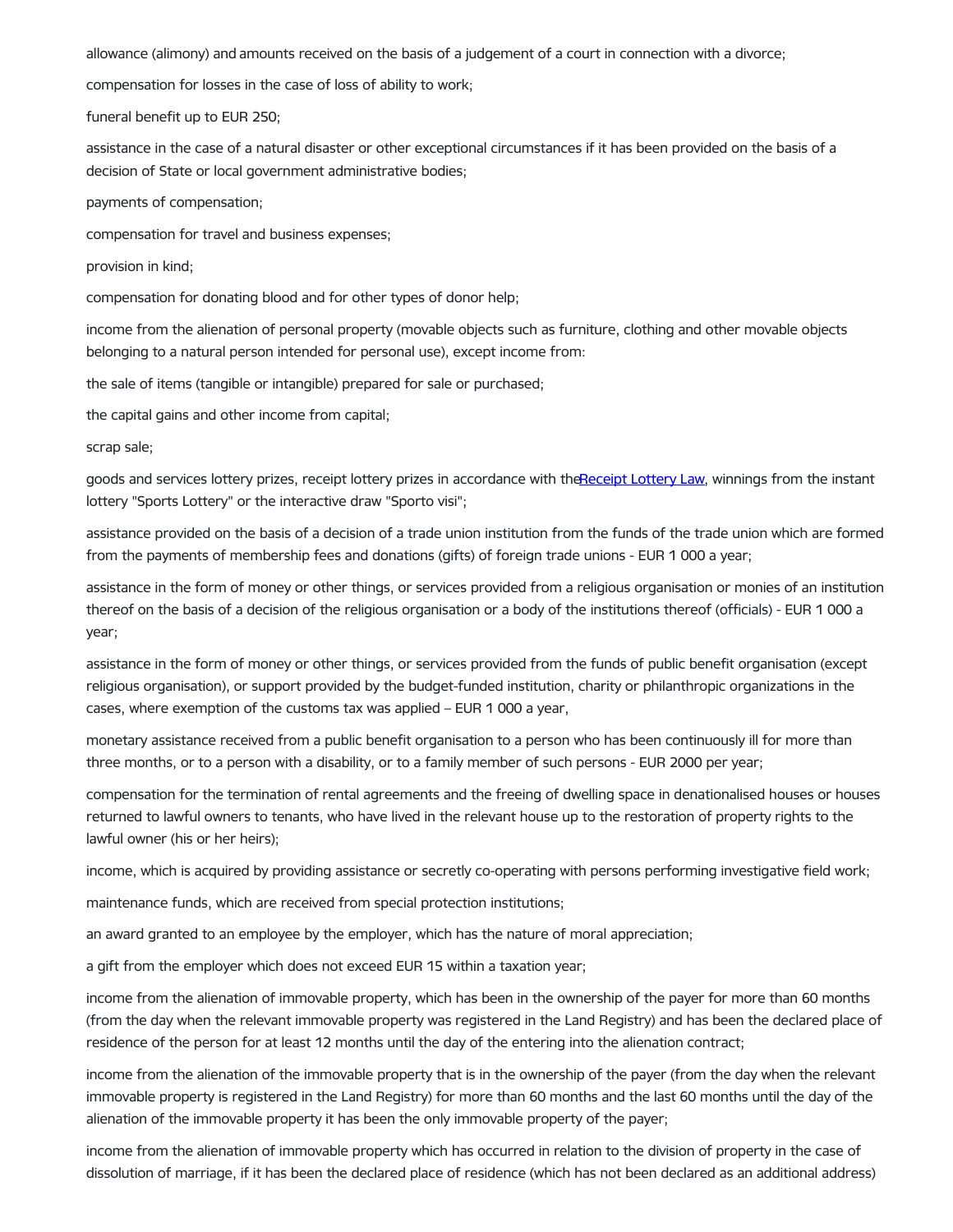of both spouses at least 12 months until the day of entering into the alienation contract;

income from immovable property alienated in [accordance](https://likumi.lv/ta/en/en/id/220517-law-on-the-alienation-of-immovable-property-necessary-for-public-needs) with the procedures specified in theLaw On Alienation of Immovable Property for the Public Needs, provided that the referred to property has been in the ownership of the payer for more than 60 months (from the day when the relevant immovable property has been registered with the Land Register) or if such income is invested anew in functionally similar immovable property within 12 months after alienation of immovable property for the public needs;

income from alienation of immovable property (the relevant immovable property is registered in the Land Registry as only immovable property of the payer), if this income is invested anew in a functionally similar immovable property within 12 months following the alienation of the immovable property or before alienation of the immovable property;

gifts from natural persons taking into account the restrictions specified by law;

income which has been obtained during the time period from 1 January 2011 to 31 December 2022 as a result of reduction or repayment of loan (credit) liabilities, if all the conditions specified by the law are fulfilled:

income obtained within the framework of the procedure for extinguishing of obligations laid down in the nsolvency Law when a court takes a decision to release a debtor from the remaining debt obligations, as well as extinguished penalties, fines or interest on delayed payments related to principal debt;

income obtained when the limitation period expires for the liabilities between a creditor and a debtor, because the creditor has not submitted the creditor's claim in accordance with the procedures laid down in the [Insolvency](https://likumi.lv/ta/en/en/id/214590-insolvency-law) Law;

income obtained as a result of repayment of loan (credit) if in conformity with the Consumer Rights [Protection](https://likumi.lv/ta/en/en/id/23309-consumer-rights-protection-law) Law a loan (credit) agreement provides that the immovable property for the purchase of which the loan (credit) is taken serves as a sufficient security for repayment of liabilities against the creditor in full amount and an agreement on extinguishing the loan (credit) is concluded in writing;

income obtained as a result of repayment of loan (credit) liabilities which have not been fulfilled due to the economic downturn of 2008, if they have been unilaterally discharged in the cases, in accordance with the procedures and within the time period provided for in the **Credit [Institution](https://likumi.lv/ta/en/en/id/37426-credit-institution-law) Law**;

compensations to be disbursed from the State budget on the basis of a court judgment, which are not related to employment relations or termination thereof or which are not compensations for the intellectual property and right thereto (author's fee, author's fee of performer, royalties of the authors of the works of science, literature and art, discoveries, inventions and works of industrial models and their heirs) or compensations for the right to use the right to intellectual property;

the compensation for losses not related to employment (service) relations or termination thereof and having a non-profit making nature which is to be disbursed based on a decision of a State administration institution or local government institution, other derived legal person governed by public law or an institution with an autonomous budget, or a court ruling and in accordance with the Law on [Compensation](https://likumi.lv/ta/id/110746-valsts-parvaldes-iestazu-nodarito-zaudejumu-atlidzinasanas-likums) for Losses Caused by the State Administration Institutions;

a compensation paid to a victim for caused damage on the basis of a court ruling or voluntarily in criminal proceedings;

the compensation for losses not related to employment (service) relations or termination thereof or having a non-profit making nature which is disbursed in accordance with the Law on [Compensation](https://likumi.lv/ta/id/295926-kriminalprocesa-un-administrativo-parkapumu-lietvediba-nodarita-kaitejuma-atlidzinasanas-likums) for Damages Caused in Criminal Proceedings and Administrative Violation Proceedings;

a compensation for non-pecuniary damage on the basis of a court ruling in a civil case;

benefit within the scope of the rates laid down in laws and regulations by the Cabinet for injury, mutilation or other damage caused to health to an official (employee) or a soldier, as well as in case of health impairment to a soldier, if it has been obtained when performing duties of office (service, employment);

the benefit within the scope of the rates laid down in laws for an injury, mutilation or other damage caused to health (except for an occupational disease) to an official with a special service rank of the institutions of the system of the Ministry of the Interior and the Latvian Prison Administration, and an official of the State security institutions, if the person has suffered an accident but has not performed duties of service (office) associated with threats (risk) to life or health;